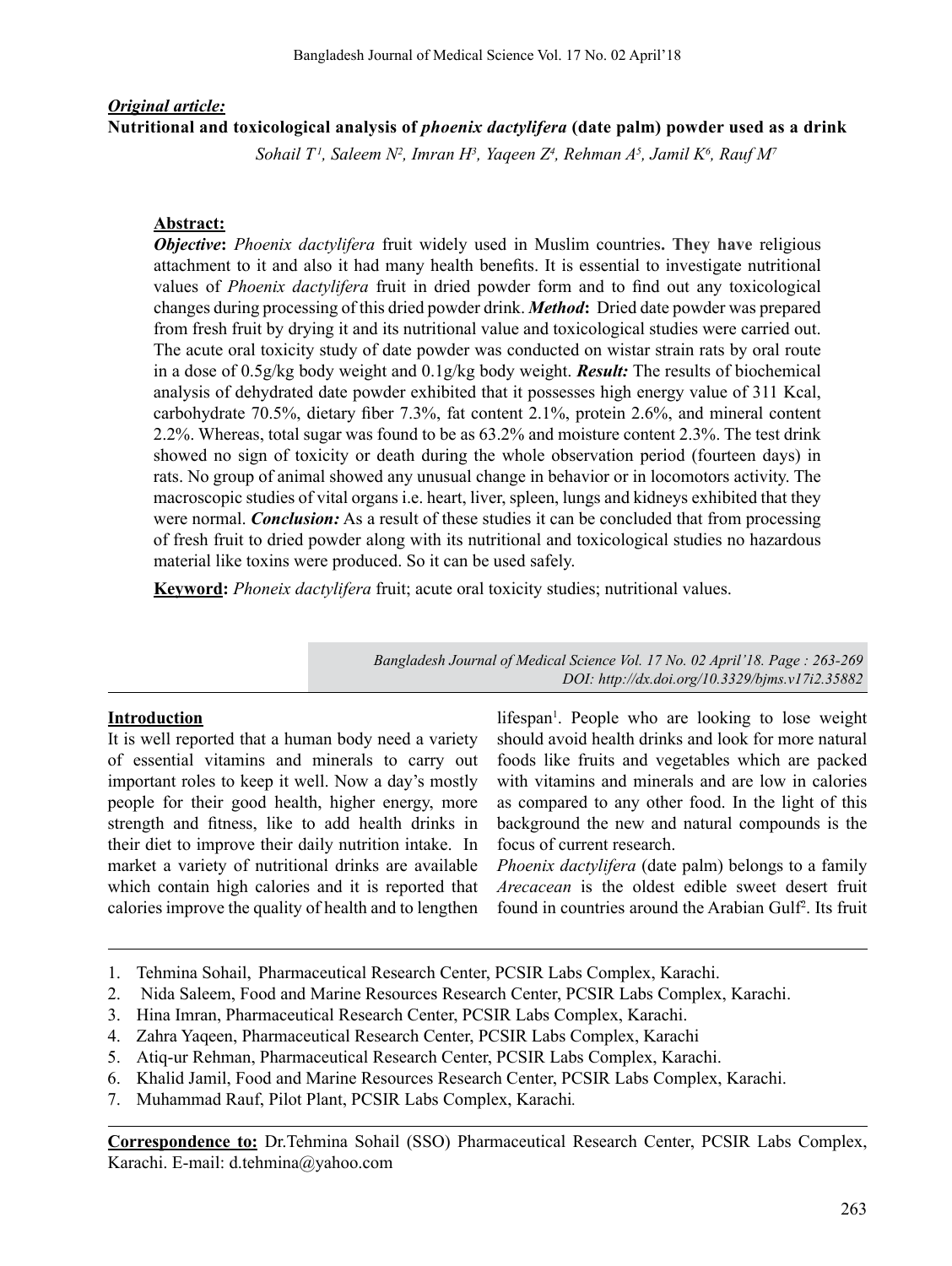contain numerous medicinal properties while non fruit material is also of great value and used for many other purposes<sup>3</sup>. The phytochemical constituents of *P. dactylifera* include alkaloids, flavonoids, steroids, tannins, estertepens, carbohydrates, phenolic acids and at least six vitamins including a small amount of vitamin C, and vitamin B1 (thiamine), B2 (riboflavin), nicotinic acid (niacin) and vitamin A4 . Enzymes such as phytase, invertase and peroxidase have been isolated in dates<sup>5</sup>. *P. dactylifera* also posses numerous medicinal properties like for treatment of anaemia, stroke, antiulcer activity, anticancer activity, anti-diarrhoeal, hepatoprotective activity, antimutagenic activity, antioxidant activity, anti-inflammatory activity, antiviral activity and antihyperlipidemic activity<sup>6</sup>. The various parts of this plant are widely used in traditional medicines for the treatment of various disorders which include memory disturbances, fever, inflammation, paralysis, loss of consciousness, nervous disorders<sup>5</sup>. Despite the numerous health benefits of *P. dactylifera* there is no market available energy drink based on it. Keeping in view the above facts we decided to evaluate it scientifically as nutritional supplement along with its toxicity studies.

## **Experimental**

## *Chemicals*

Table Sugar (Madina Sugar Mills (PVT) Limited, Pakistan), Sodium Chloride (Riedel-de Haën Chemicals Germany), CMC (Sigma Chemicals US),  $CuSO<sub>4</sub>$  (Allied Signals Chemicals Europe),  $K<sub>2</sub>SO<sub>4</sub>$ (Riedel-de Haën Chemicals Germany),  $H_2SO_4$ (Merck Private Ltd. Germany), NaOH (Merck Private Ltd. Germany), Pet-Ether (M-Tedia Chemicals US), Diethyl Ether (M-Tedia Chemicals US).

## *Instruments*

Dryer (PCSIR Labs Complex Pakistan), Grinder (Turchmir Engineering company Pakistan), Fluidized Bed Dryer (Technology International Pakistan), Ribbon Type Blender (Alwajid Enterprises Pakistan), Soxhelet Model #: SE-1/02 (PCSIR Labs Complex Pakistan), Oven Model #: 101-1 (PCSIR Labs Complex Pakistan).

#### *Preparation of sample*

*P. dactylifera* (100kg) fruit was purchased from local market and identified by botanist Nida saleem Dept. of Food Technology, PCSIR Labs Complex Karachi, Pakistan (specimen number: PD-094-2012). The dust particles and adhered material from fruit were removed with water in automatic fruit washing machine. The cleaned *P. dactylifera* fruit were transferred to Steam Jacketed Reactor for boiling

with water at 90-95  $\mathrm{^0C}$  for 45-50 minutes. The boiled dates were then placed on trays in a force circulating hot air cabinet dryer, where they were dehydrated at 55 0 C for a period of 16hr. After dehydration, the seeds were removed from partially dehydrated dates and chopped through a continuous stain less steel chopper. Sodium Benzoate is added and thoroughly mixed for 10 -15 minutes The chopped dates were again placed in trays of force circulating hot air cabinet dryer, where they were again dehydrated at 55 0 C for a period of 12 hrs. After the completion of dehydration process, the chopped dates were converted into solid mass having a brown color. At this stage 15-16 Kg dried solid mass was ground in a Pin Grinder to obtain 100-120 mesh size powder, this powder was then further dried in a Fluidized Bed Dryer at 50°C for 30-35 minutes where 4-5 % moisture contents were removed. Total 15 kg of dry powder is obtained from 100 Kg of *P. dactylifera* Fruits. The Ribbon Type Blender mixer was used for thorough mixing of dried powder with 8-10 kg of sugar 0.5-1 kg of Sodium chloride and 250-300g of Carboxy Methyl Cellulose. The fine grinder was used for further grinding up to 220-250 mesh size of formulated *P. dactylifera*. The finished *P. dactylifera* powder was packed in a 25-30g of food grade sachet packing, which is sufficient for 120 ml/of date drink.

#### **Nutritional Value Assessment**

The dehydrated fine grounded date powder was processed according to the standard method of analysis. The method used was consistent in both standardization and determination $21$ .

#### *Moisture*

Accurately weighed 2.5-5g of sample was taken into a pre-dried nickel or stainless steel dish. Samples were spread as thinly as possible over the base of the dishes to provide the maximum drying area for the removal of moisture content. The dishes along with contents were put in an oven maintained at  $70 \pm 2$ °C and dried for 04 to 05 hours. After the completion of drying process, the samples were cooled in a dessicater and weighed. After weighing once, dishes were re-dried for further thirty minutes, removed, cooled and weighed. Continued drying until a constant weight had been reached. The moisture content was calculated from the weight loss of the samples  $2^{1,22}$ .

## *Protein*

Protein was determined by adapting the standard method. 0.7-2.0g sample was digested with 0.5g of Copper sulfate and 5g of potassium sulfate respectively, with addition of 25ml of sulfuric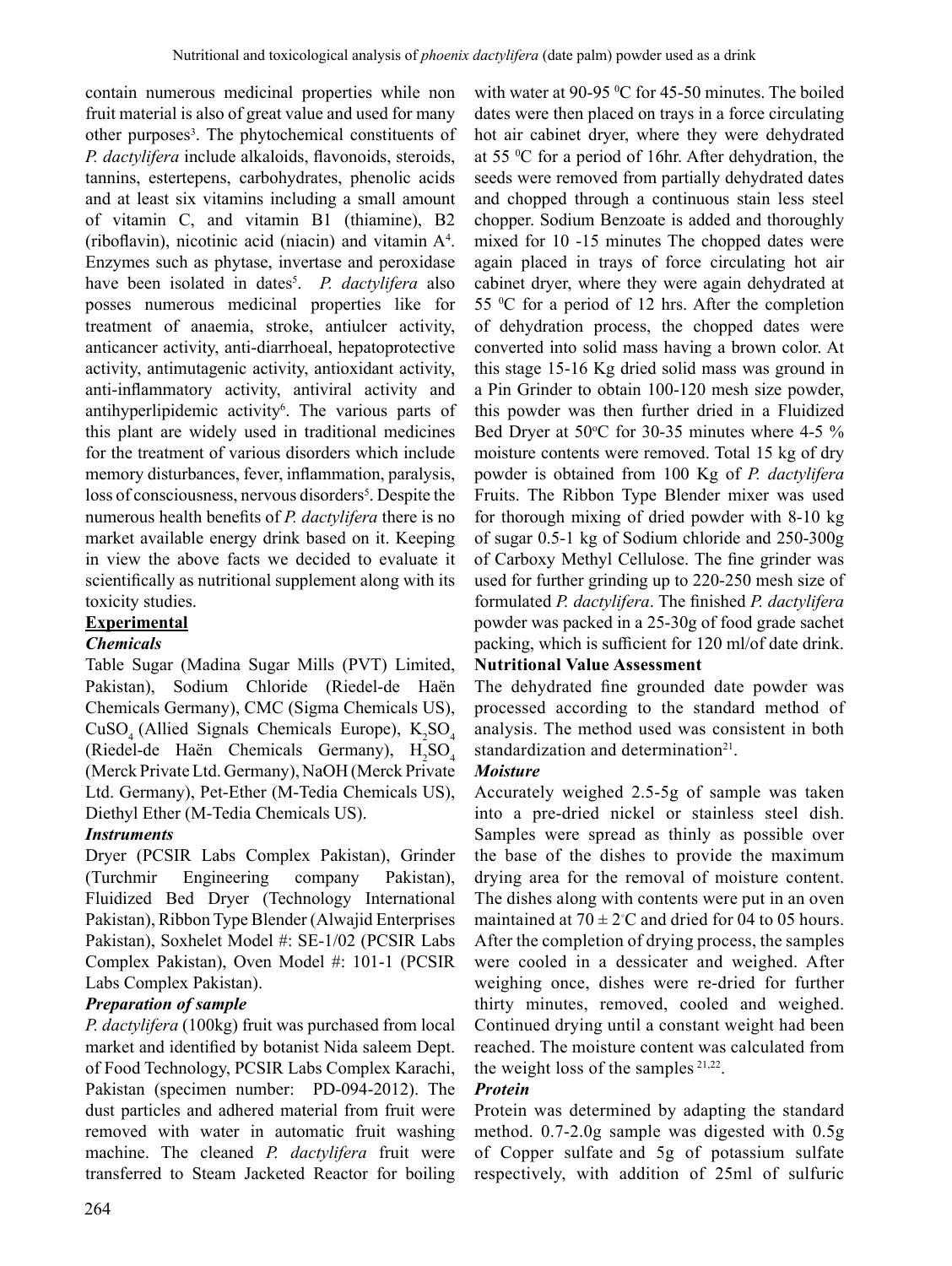acid. The digestion flask was heated gently until the frothing ceased and briskly boiled cleared solution was obtained. After cooling, 200ml of distilled water and sodium hydroxide were added. Immediately the flask was connected to a distilling bulb on a condenser, with a tip of condenser immersed in acidic solution and 5-7 drops methylene red indicator in a receiver. To mix the contents thoroughly, the flask was rotated and then heated until NH<sub>3</sub> had been distilled ( $\geq$ 150ml distillate). The receiver was then removed, washed up of the condenser, and the titrated excess standard acid is distillate with the standard NaOH solution was corrected for blank determination on reagents $21$ .

## *Fat*

2.5-5g of sample was weighed directly on a filter extraction thimble, and the end of thimble was plugged with fat-free cotton wool, then it was placed in a central siphon portion of a Soxhelet. 40ml of pet-ether and diethyl-ether were taken in a flask and connected to Soxhelet siphon and condenser, refluxed for 5hours and distilled of mixed ether and the flask was placed in an oven for distillation at 100-105˚C. The flask was then cooled and weighed after 3hours of drying period. Fat was calculated from the weight of material in a receiver flask<sup>23</sup>.

## *Fiber*

225ml of ethanol (90%) was added to digested test portion of fruit sample at 60-65˚C. After removal from the water bath, the beaker was left for precipitation for at least one hour at room temperature with a covering of aluminum foil to prevent from evaporation losses. The precipitated sample was then shifted to post dried crucibles and was dried overnight in an oven at 100-105˚C. After cooling the crucibles in a dessicater, crucibles were weighed containing the fiber residue and the celite nearest to 0.1mg (celite bed had been formed in previously tarred crucibles using 15ml of 78% ethanol). The weight of residue was calculated by subtracting the weight of dried crucibles with celite21.

#### *Reducing Sugar and Sucrose content*

Reducing sugar in date powder was determined by  $AOAC<sup>21</sup>$  method of reducing sugars in honey whereas the total sugar was determined by the anthrone method [24]. A 10% of homogenized solution of samples was prepared. First, 25ml of mixed Soxhelet solutions [12.5 ml of Fehling A (copper sulfate solution)  $+$  12.5 ml of Fehling B (alkaline tartrate

solution)] were taken into 300-400 ml conical flask (method used was consistent in standardization and determination). Both the reagents i.e., Fehling A and B were pre-standardized with 1% Standard invert sugar solution. 10% homogenized solutions of all the samples were titrated against mixed Soxhelet solutions by placing 25 ml of Soxhelet solutions on a hot plate with continuous heating and stirring commenced to titrate adding 0.5 ml quantities every two seconds without went-off the boiling. A distinct reddening occurred near the end-point. At this stage the addition of a titer reduced to the rate of 0.1 ml. The end-point was taken as the appearance of the bright red color of copper-oxide in the solution. Titration was repeated by adding whole of the initial test titer less 0.5 cm<sup>3</sup>. The end-point was arranged so as it falls within a three to four minutes of boiling period. For inversion, 40 ml of 10% clarified sample solutions were taken in 50 ml conical flask and 05 ml of concentrated Hydrochloric acid was added and the content was incubated at 55-60˚C for exactly 10 minutes. After incubation, the sample contents were cooled and tittered same as mentioned above the process before inversion. Sucrose content was determined after inversion by multiplying 0.95 (S-R). Whereas 0.95 is the factor, S is the reducing sugar content of sample after inversion and R is the reducing sugar content of sample after inversion/ Total sugar content of a sample<sup>21</sup>.

## *Mineral content*

Accurately weighed 2.5-5g of date powder was taken in a pre-dried and weighed crucible. The sample was charred over a high Bunsen flame until whole sample turned in black with no fume ignition and then it was ashed at 500-550˚C until a grey ash was formed. After 5-6 hours, the sample was removed and allowed to cool in a dessicater. Ashed for further few minutes and reweighed after cooling. Mineral content was determined by adapting the standard method<sup>21,22</sup>.

## *Carbohydrate*

Accurately weighed 0.1g of sample was hydrolyzed for three hrs with 5 mL of 2.5 N HCl and cooled to room temperature. Neutralization was done with solid sodium carbonate until the effervescence ceased and volume made up to 100 mL and centrifuged. After centrifugation the supernatant was collected and 0.5 to 1 ml aliquots were taken for analysis. Standard was prepared by taking dilutions 0-1 ml of the working standard whereas '0'served as blank and the volume was make up to 1 ml by adding distilled water. Anthrone reagent was added to dilutions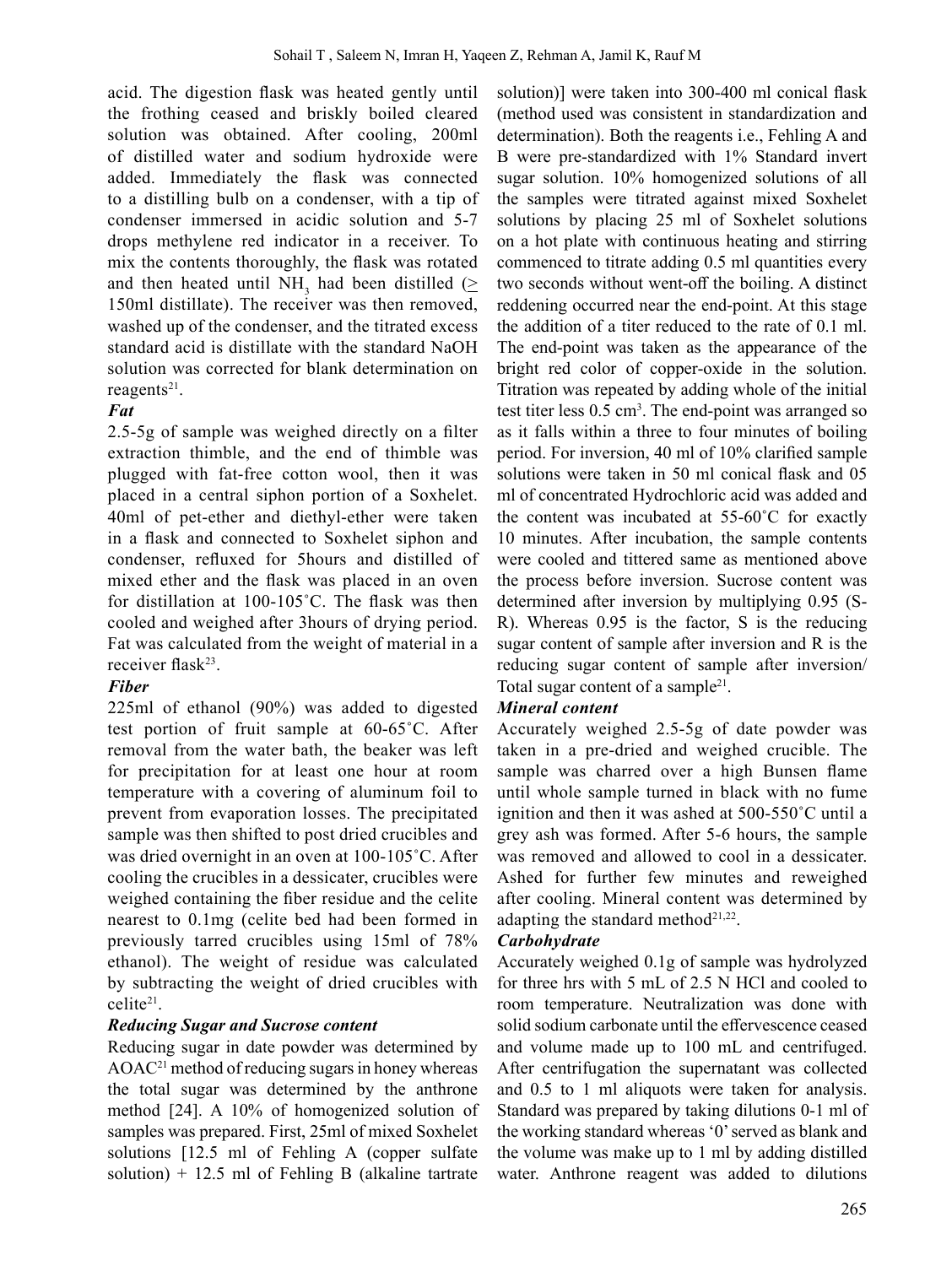and left for heating in a boiling water bath. Cooled rapidly and the green colored formed was read at 630 nm against blank. Standard graph was plotted verses concentration and absorbance and total carbohydrate present in a sample was calculated from the graph<sup>25</sup>.

## *Energy Value*

The energy calculation of date powder was determined by Atwater method by using factors to calculate energy from protein, fat, and carbohydrate $26$ .

# **Toxicity studies**

## *Animal selection*

The acute oral toxicity was conducted on wistar strain rats of either sex (150-210g) acquired from the Animal House, PCSIR Labs complex Karachi. The experimental procedures relating to the animals were approved by ethical committee of PCSIR before starting the study. The animals used in the experiment were selected at random and marked on the tails for individual identification. All of the cages were located in a room at temperature approximately 23 °C with constant humidity. The room is regulated with cycles of 12 hours of light and 12 hours of darkness. The animals were acclimated to the laboratory environment for a week earlier before starting the experiment. Drinking water and food were provided *ad labium* through the experiment, except for the short fasting period where the drinking water was still in free access but no food supply was provided 12 hours prior to treatment.

## *Acute oral toxicity test*

The acute oral toxicity of *P. dactylifera* was evaluated in rats according to Organization for Economic Cooperation and Development (OECD) guidelines $2^7$ . Animals were divided into three groups (n=6) Group I and II were treated as test groups and received *P. dactylifera* at 0.5g/kg and 0.1g/kg body weight. Group III received distilled water only and served as control group. All drugs were administered through the oral route following the overnight fasting period. Food was provided to all animals approximately 2-3 hour after treatment. The animals

were observed strictly for any indications of toxicity effect during the first 30 minutes followed by first six hours and daily further for a period of 14 days. Visual observations were focused on any mortality, behavioral pattern, changes in physical appearance, injury, pain and signs of illness, impairment in food and water consumption, postural abnormalities and hair loss<sup>21</sup>. This study was obtained local ethical approval from ethics committee.

### **Result**

The results of biochemical analysis of dehydrated date powder having high energy value of 311 Kcal, carbohydrate 70.5%, dietary fiber 7.3%, fat content 2.1%, protein 2.6%, and mineral content 2.2%. Whereas, total sugar was found to be as 63.2% and moisture content 2.3% (Table: 1).

**Table 1:** Nutritional Value of Dried Powder of *Phoenix dactylifera* Fruit

| S.<br>No. | <b>Parameters</b><br>analysed/100g | <b>Phoenix dactylifera</b> |  |  |
|-----------|------------------------------------|----------------------------|--|--|
|           | Energy (Kcal)                      | 311                        |  |  |
|           | Carbohydrates                      | 70.5 g                     |  |  |
|           | Sugars                             | $63.2$ g                   |  |  |
|           | Reducing Sugar                     | 12.1 <sub>g</sub>          |  |  |
|           | Sucrose                            | 51.0 g                     |  |  |
|           | Dietary Fiber                      | 7.3 g                      |  |  |
|           | Protein                            | 2.6 g                      |  |  |
|           | Fat                                | $2.1\text{ g}$             |  |  |
|           | Mineral                            | 2.2 g                      |  |  |
|           | Moisture                           | 2.3 g                      |  |  |

The acute oral toxicity test of dried date powder in a dose of 0.5g/kg body weight and 0.1g/kg body weight p.o. showing no sign of toxicity during the whole observation period (fourteen days) and showed no signs of distress or toxicity or death. No group of animal showed any unusual change in behavior or in locomotors activity (Table: 2, 3).

**Table 2:** Acute Oral Toxicity Test of Dried Powder of *Phoenix dactylifera*

| $Sr. \#$ | <b>Groups</b> | No. of<br>animals | Average<br>weight   | No. of          | No. of              | $%$ age          |                 |
|----------|---------------|-------------------|---------------------|-----------------|---------------------|------------------|-----------------|
|          |               |                   |                     | animals<br>died | animals<br>survived | <b>Mortality</b> | <b>Survival</b> |
|          |               |                   | 166.00 <sub>g</sub> | Nil             |                     |                  | 100             |
| ∠        | П             |                   | 180.50g             | Nil             |                     |                  | 100             |
|          | Ш             |                   | 207.00g             | Nil             |                     |                  | 100             |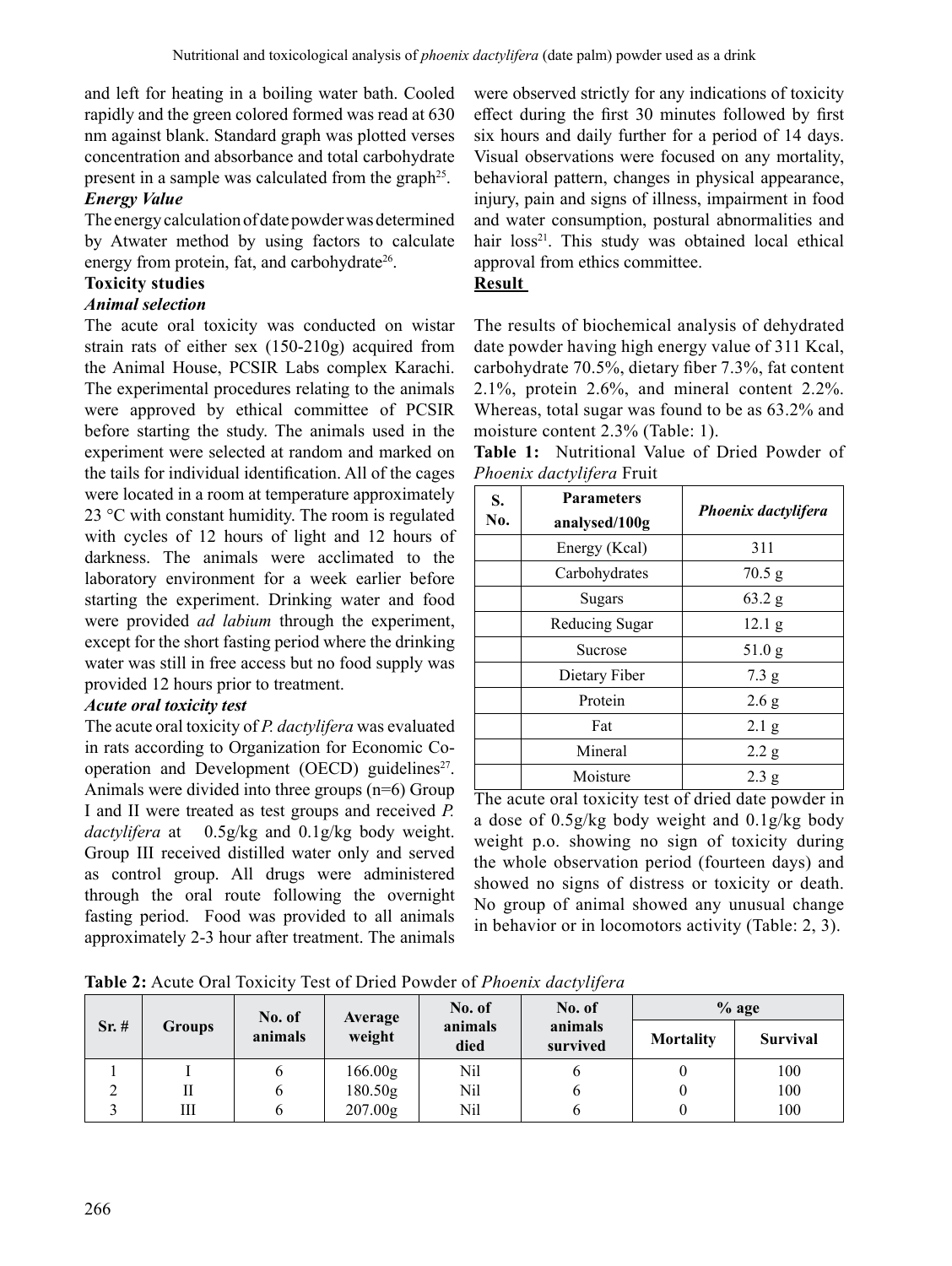| $Sr. \#$ | <b>General Signs</b> | <b>Test group I</b><br>(0.5mg/kg) |                        | o<br>Test group II (0.1mg/<br>kg) |                        | Control group          |                        |
|----------|----------------------|-----------------------------------|------------------------|-----------------------------------|------------------------|------------------------|------------------------|
|          |                      | 6hr                               | 14 <sub>hr</sub>       | 6hr                               | 14hr                   | 6hr                    | 14 <sub>hr</sub>       |
|          | Skin and Fur         | Normal                            | Normal                 | Normal                            | Normal                 | Normal                 | Normal                 |
|          | Eyes                 | Normal                            | Normal                 | Normal                            | Normal                 | Normal                 | Normal                 |
|          | Behavioral patterns  | Normal                            | Normal                 | Normal                            | Normal                 | Normal                 | Normal                 |
|          | Salivation           | Normal                            | Normal                 | Normal                            | Normal                 | Normal                 | Normal                 |
|          | Sleep                | Normal                            | Normal                 | Normal                            | Normal                 | Normal                 | Normal                 |
|          | Diarrhea             | Normal                            | Normal                 | Normal                            | Normal                 | Normal                 | Normal                 |
|          | Coma                 | <b>Not</b><br>observed            | <b>Not</b><br>observed | <b>Not</b><br>observed            | <b>Not</b><br>observed | <b>Not</b><br>observed | <b>Not</b><br>observed |
|          | Tremors              | Not<br>observed                   | Not<br>observed        | Not<br>observed                   | Not<br>observed        | Not<br>observed        | <b>Not</b><br>observed |

**Table 3: P**ost Feeding Physical and Behavioral Changes in Test and Control Groups

The macroscopic studies of vital organs i.e. heart, liver, spleen, lungs and kidneys exhibited that they were normal. As a result of these studies it can be concluded that from processing of fresh fruit to dried powder along with its nutritional and toxicological studies no hazardous material like toxins were produced. So it can be used safely.

#### **Discussion**

In this competitive world everyone do heavy work mentally as well as physically for successive and happy life so they need more energy as fuel for body. Although body made several nutrients itself but to get essential nutrients it has to relay on some other sources. The safe and cost effective source of nutrients for humans is the most edible part of tree that is fruit which provide energy to body for its good health, growth, development and wellbeing<sup>7</sup>. Now a day peoples are conscious for their health and more interested towards herbal products. WHO reported that 80% world population relay on herbs as they are low cost, safe with least side effects<sup>8, 9</sup>. In the light of these facts a drink was formulated from *P. dactylifera* fruit to utilize it in our daily diet to provide more essential nutrients to body as it can perform its daily activities without getting tired or stressed. The reason for selection of this plant is that it is indigenous to Pakistan in excellent export quality and Muslims had religious attachment to this fruit as it being used to break the fast during Ramadan. The nutritional analysis and acute oral toxicity of formulated drink from was carried out. The results of nutritional analysis indicate that the formulated date powder having high energy value of 311 Kcal, carbohydrate 70.5%, dietary fibre 7.3%, fat content 2.1%, protein 2.6%, and mineral content 2.2%. Whereas, total sugar

was found to be as 63.2% and moisture content 2.3%. Commonly the major portion of the health drink is carbohydrates (for energy), protein (for muscle building), fat (for basic functions), vitamins and minerals (for cell functions). Our test drink possesses all these nutrients that replenish energy and revitalize the body instantly. Numerous reports on chemical analysis of *P. dactylifera* reported that it possess high nutritional value up to 70 % sugar, more than 80% of magnesium, 70% of sulfur, 25% of potassium, 20% of calcium, high percentage of carbohydrate, fat which comprising 14 types of fatty acids, 15 salts and minerals, protein with 23 different amino acids, six vitamins and a high percentage of dietary fiber, iron, manganese, copper, zinc, magnesium, cobalt, copper, fluorine, potassium, phosphorous and sodium<sup>10-11</sup>. Another study conducted on nutritional value of *P. dactylifera* karnel reported that *P. dactylifera* karnel possesses similar constituents that are present in *P. dactylifera* fruit this study also supports our results<sup>12</sup>. It is also reported that 1 to 2% calorie of energy obtain from diet in fat form is enough for body as excess fat may cause cardiac problems<sup>13</sup>. While some other studies reported that the fibers had health-promoting properties as it lowering the serum cholesterol, risk of coronary heart disease, blood pressure, constipation, diabetes, breast cancer and detoxification of poisonous metals<sup>14-17</sup>. All these studies supports our biochemical results (Table: 1). Chemical properties of a fruit or a product are considered as of great importance in grading, preservation and storage point of view. The higher moisture content facilitates the spoilage and very low moisture content leads to dry fruit which will not be acceptable for consumers. However the decline in moisture content and increase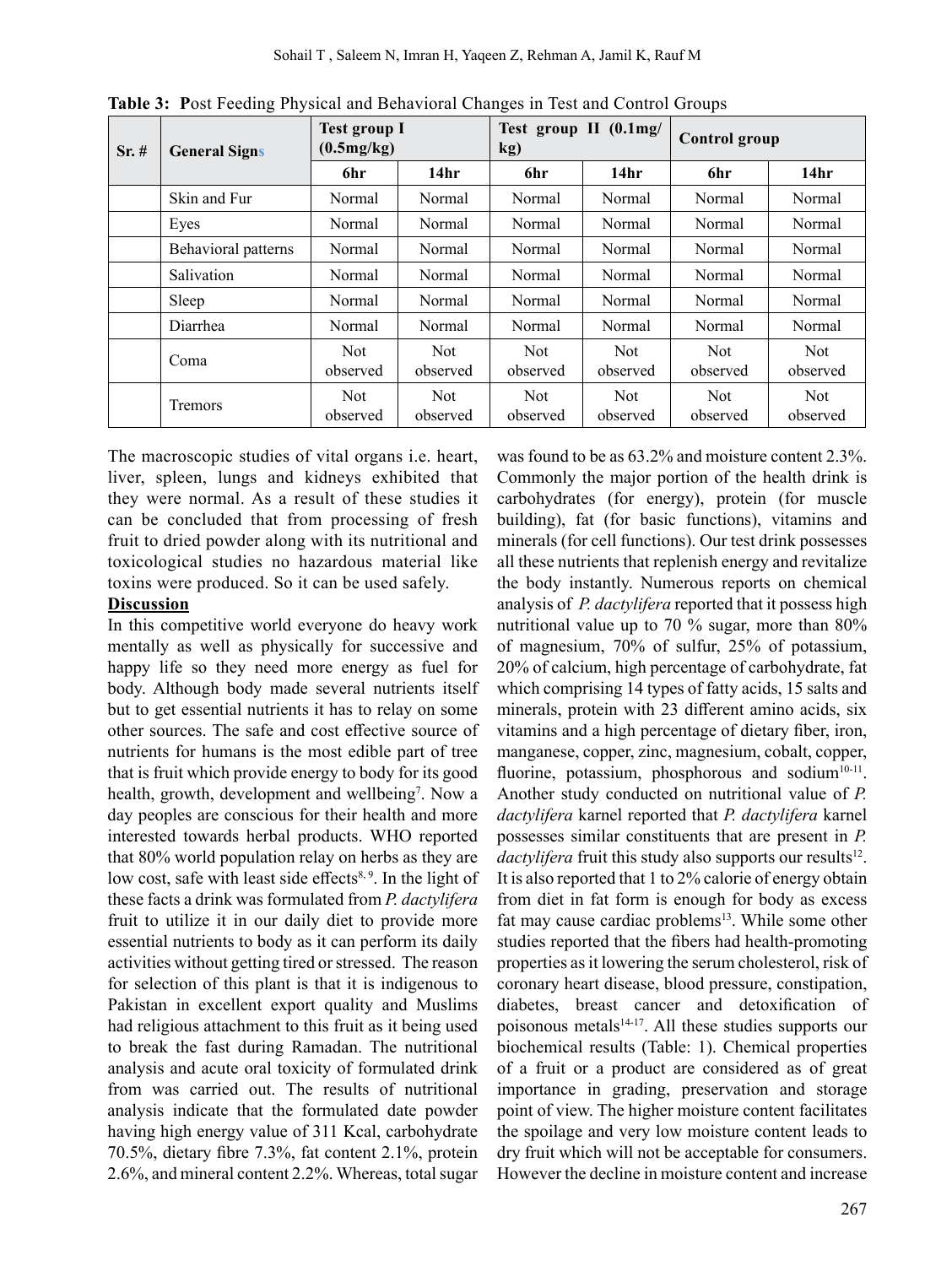in sugar content renders the product extremely resistant to fungal spoilage<sup>18</sup>. It is important to note that the ratio of moisture content is related to sugar content, since dates with low moisture content will contain high sugar and vice versa<sup>19</sup>. It can be easily be processed under unfavorable conditions like humus atmosphere, rain fall etc. without any fear of spoilage with improved export potential. The process is safe for protection from dirt, dust, and infestation etc.

Any edible product that comes in market first need safe results from animal studies before human consumption. The acute oral toxicity study is necessary not only for dose range but also for identification of any clinical signs produce by substance that is under investigation. For acute oral toxicity studies oral route was selected in animals for drug administration because it is painless to the animals having less cost the most convenient and normally used method. After giving drugs to all respective groups of animals, they were monitored daily up to fourteen days for any toxic signs and mortality. The results exhibited that *P. dactylifera* is health protecting agent, during the whole observation period rats showed no signs of distress or toxicity or death. No group of animal showed any unusual change in behavior or in locomotors activity. All animals were found actively moving, climbing, jumping over the cage cover and showed no changes

in behavior (Table: 2,3). It is reported that food and water consumption is important during the study of safety of a product<sup>20</sup>. It was also observed that food and water intake was similar to all groups indicating that feed and water consumption and its utilization was not disturbed after the administration of *P. dactylifera* formulated drink. Thus, it indicates that there was no disturbance in physiological functions of animals like carbohydrate, protein or fat metabolism. Autopsy was carried out to confirm the safe results and for this purpose heart, liver, kidney, spleen and lungs were macroscopically observed in both control and treated groups. Autopsy findings showed no gross changes. All vital organs i.e. heart, liver, spleen, lungs and kidneys were found normal as a result of which it can be concluded that during processing of fresh fruit in dried powder no hazardous material like toxins were produced.

#### **Conclusion:**

The preliminary study about the toxicological and nutritional evaluation of *phoenix dactylifera* (date palm) powder indicates that date powder as a drink is a rich source of nutrients and vitamins and after toxicity study in animals, no toxic results were obtained. After autopsy all vital organs were found normal.

**Conflic of interest:** None